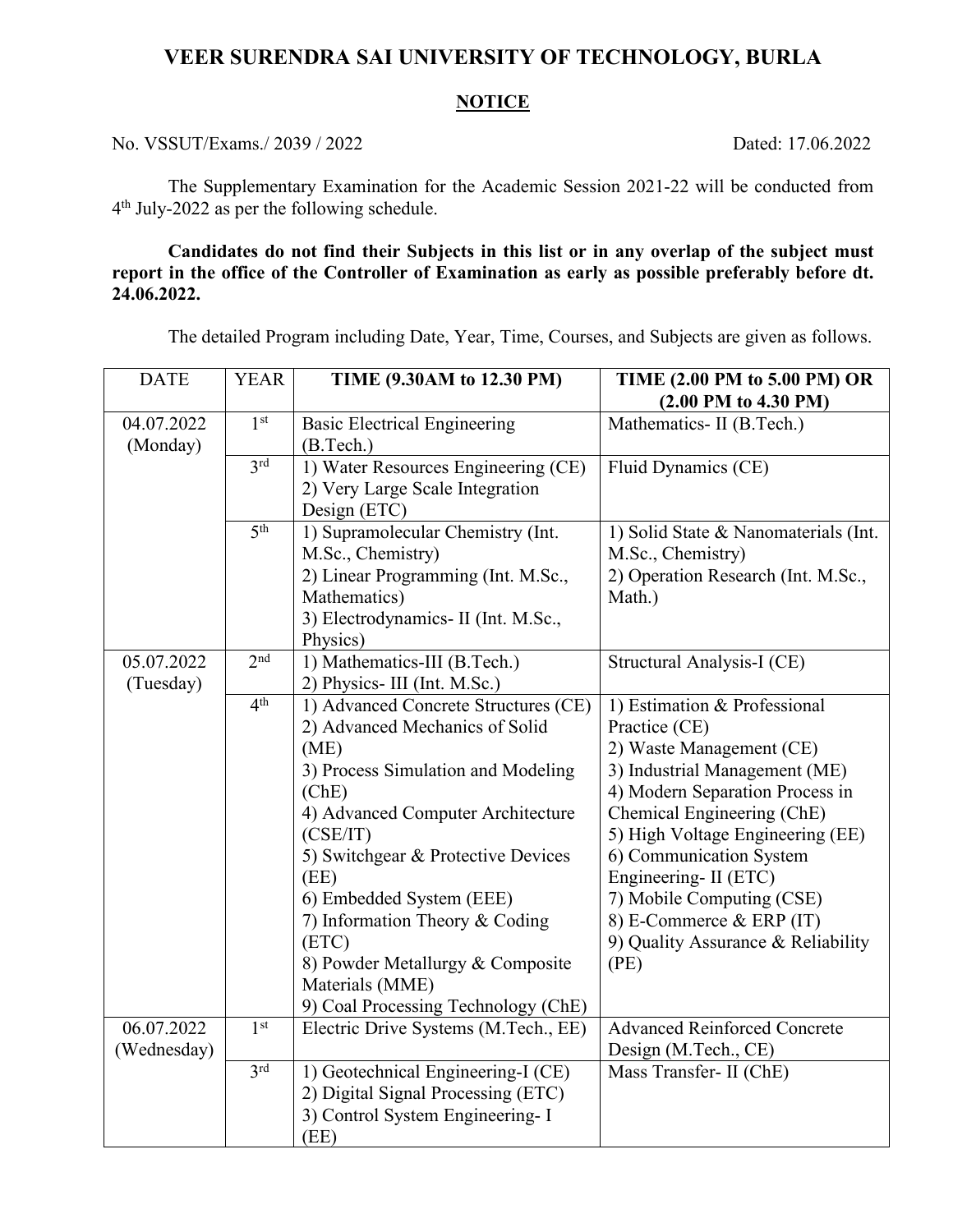|                          | 5 <sup>th</sup>        | 1) Spectroscopy- II (Int. M.Sc.,<br>Chem.)<br>2) Partial Differential Equations (Int.<br>M.Sc., Math. & M.Sc., AM)<br>3) Nuclear and Particle Physics (Int.                                                                                                                                                                                                                                                                     | 1) Organic Synthesis (Int. M.Sc.,<br>Chem.)<br>2) Graph Theory (Int. M.Sc.,<br>Mathematics)<br>3) Architecture and Urbanism in                                                                                                                                     |
|--------------------------|------------------------|---------------------------------------------------------------------------------------------------------------------------------------------------------------------------------------------------------------------------------------------------------------------------------------------------------------------------------------------------------------------------------------------------------------------------------|--------------------------------------------------------------------------------------------------------------------------------------------------------------------------------------------------------------------------------------------------------------------|
| 07.07.2022<br>(Thursday) | 2 <sup>nd</sup>        | M.Sc., Physics)<br>1) Analog Electronics Circuits- I<br>(ETC)<br>2) Chemistry- III (Int. M.Sc.,<br>Chemistry)<br>3) Applications of Spectroscopic<br>Techniques (M.Sc., OC/IC)<br>4) Prestressed Concrete (M.Tech.,<br>CE)<br>5) Application to GIS (M.Tech., CE)<br>6) Digital Forensics (M.Tech., CSE)<br>7) Machine Learning (M.Tech.)                                                                                       | Asia $(10^{th}$ B.Arch.)<br>1) Design & Analysis of Algorithms<br>(CS)<br>2) Transport Phenomena (MME)                                                                                                                                                             |
|                          | 4 <sup>th</sup>        | 1) Transportation Engineering-II<br>(CE)<br>2) Petroleum Refinery Engineering<br>(ChE)<br>3) Data Mining (CSE/IT)<br>4) Power System Operation & Control<br>(EE)<br>5) Control System Engineering-II<br>(EEE)<br>6) Control System Engineering (ETC)<br>7) Mechanical Working of Metallic<br>Materials (MME)<br>8) Manufacturing & Design of<br>Composite (PE)<br>9) Energy Conservation & Renewable<br>Sources of Energy (ChE) | 1) Construction Management (CE)<br>2) Optimization Techniques in<br>Process Design (ChE)<br>3) Non-Conventional Energy<br>Sources (EE)<br>4) Antenna Engineering (ETC)<br>5) Parallel & Distributed Systems<br>(CSE/IT)<br>6) Structural Dynamics (Dual<br>Degree) |
| 08.07.2022<br>(Friday)   | 1 <sup>st</sup><br>3rd | 1) Advanced Control Systems<br>(M. Tech., EE)<br>2) VLSI Design Verification Testing<br>(Ph.D. CW)<br>1) Environmental Engineering (CE)<br>2) Microprocessor & Microcontroller                                                                                                                                                                                                                                                  | Process Instrumentation (ChE)                                                                                                                                                                                                                                      |
|                          | 5 <sup>th</sup>        | Theory of Applications (EE)<br>3) Introduction to Mathematical<br>Physics (Int. M.Sc., Physics)<br>1) Photochemistry & Pericyclic<br>Reaction (Int. M.Sc., Chem. & M.Sc.,<br>IC)<br>2) Discrete Mathematical Structures<br>(Int. M.Sc., Math.)                                                                                                                                                                                  | 1) Chemistry of Materials (Int.<br>M.Sc., Chemistry & M.Sc., IC)<br>2) General Topology (Int. M.Sc.,<br>Mathematics)                                                                                                                                               |
|                          |                        | 3) Condensed Matter Physics- II (Int.<br>M.Sc., Physics)                                                                                                                                                                                                                                                                                                                                                                        |                                                                                                                                                                                                                                                                    |